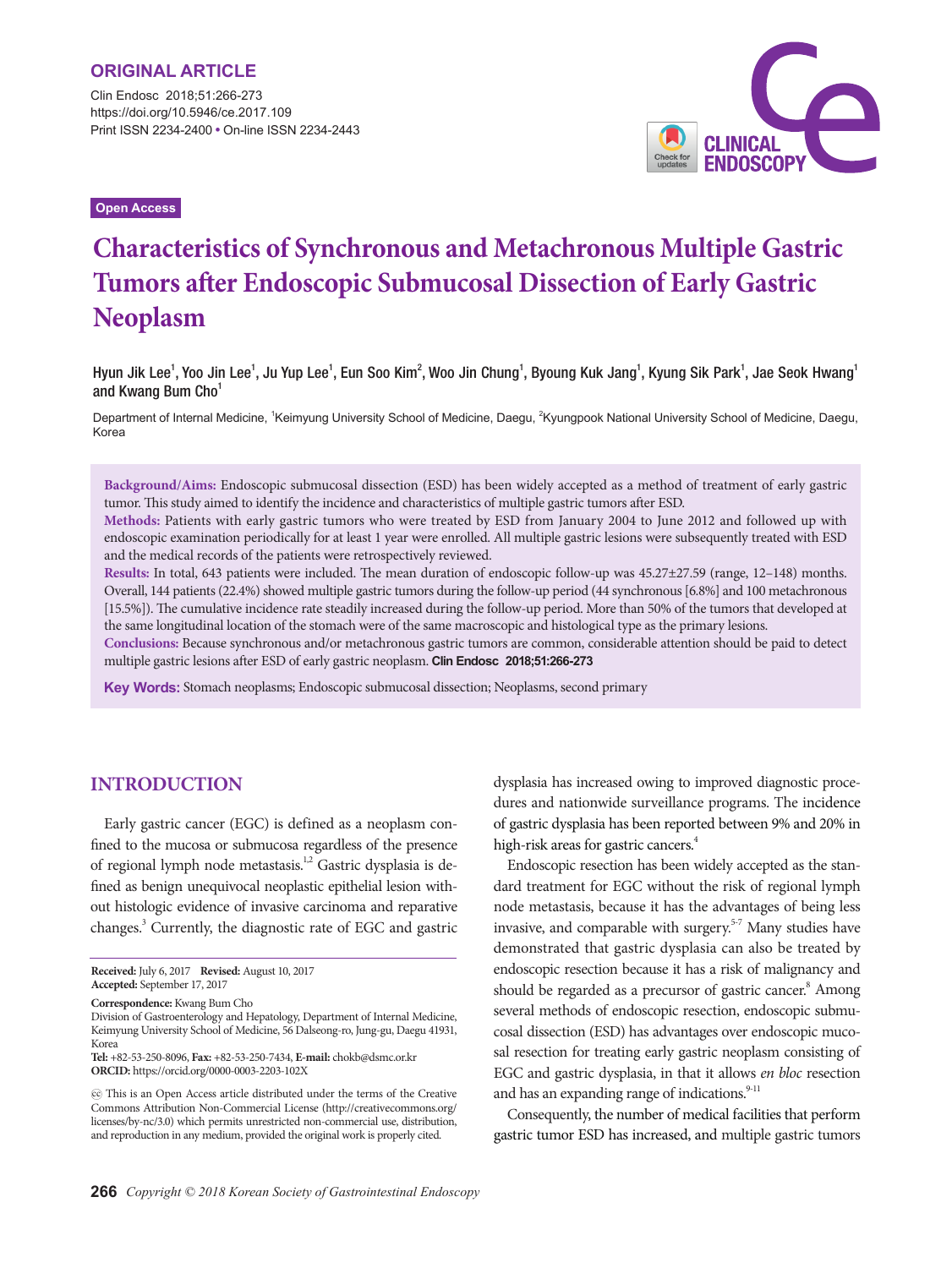after ESD have become an emerging concern owing to the widespread acceptance of ESD. However, the majority of published literature to date has reported on synchronous lesions after gastrectomy or endoscopic resection of EGC.<sup>12-14</sup> Data on metachronous lesions after ESD for early gastric neoplasms are still limited, and the long-term results of the incidence of metachronous tumor after ESD have not been fully evaluated. Therefore, we performed a retrospective analysis of the incidence and characteristics of synchronous and metachronous multiple gastric tumors after ESD of early gastric neoplasm over a long-term follow-up.

## **Materials and Methods**

#### **Patients**

ESD was performed in 1,390 patients at Keimyung University Dongsan Hospital in Daegu, Korea, for the treatment of early gastric neoplasm between June 2004 and June 2012. All patients were recommended to undergo endoscopy at 3, 6, and 12 months after the procedure, and yearly follow-up thereafter. If patients had multiple lesions at the time of ESD, only the main lesions were included in the analysis. The main lesion was defined as the most malignant or dysplastic lesion.<sup>12</sup> If multiple lesions had the same histology, the largest lesion was regarded as the main lesion. Longitudinal tumor locations were classified as being in the upper (cardia, fundus, and upper body), middle (mid body, lower body, and angle), and lower (antrum and prepylorus) parts of the stomach.<sup>15</sup> Circumferential tumor locations were defined as anterior wall, posterior wall, lesser curvature, and greater curvature.12 The maximum tumor diameter in the gastric neoplasm was macroscopically estimated. The endoscopic gross morphology of the tumors was classified based on the Paris classification.<sup>16</sup> The presence of atrophy was reviewed endoscopically by an expert endoscopist, and intestinal metaplasia was histologically assessed based on the resected specimen. The study was approved by the ethics committee (Review board of Keimyung University Dongsan Hospital (No. 13-272). Written informed consent was obtained from all patients.

#### **Definitions**

We classified multiple gastric tumors based on the time at which the lesions were detected.<sup>17</sup> Multiple gastric tumors detected within 1 year of initial ESD were classified as synchronous lesion. Metachronous lesion was defined as a new gastric tumor in the area other than the site of primary lesion and diagnosed after 1 year of the initial ESD. We simply reclassified endoscopic gross types of gastric tumors into three groups: polypoid (type 0–I), flat elevated (type 0–IIa, 0–IIb,

and 0–IIa+IIc), and superficial depressed (type 0–IIc, 0–III, and 0–IIc+IIa). *Helicobacter pylori* status was considered to be positive if the result of histology, rapid urease test, or urea breath test was positive.

#### **Endoscopic submucosal dissection methods**

Standardized ESD procedure was performed in patients under conscious sedation by three experts, each of whom had performed ESD more than 100 times for more than 2 years before the procedure. Several spots were marked with needle knife or argon plasma coagulation 5 to 10 mm outside the margin of the lesion. Subsequently, hypertonic saline mixed with epinephrine (1:10,000) was injected into the submucosa to lift the lesion. The IT knife or hook knife was inserted into the initial incision, and electrosurgical current was applied using an electrosurgical generator. All patients fasted after the procedure along with the use of a proton pump inhibitor. Endoscopy was performed within 3 days to confirm the periprocedural bleeding.

#### **Evaluation of clinicopathologic feature**

The resected specimens were stretched, pinned to a polystyrene plate, and embedded in 8% formaldehyde for 24 h for fixation. The fixed specimen was sectioned before histological processing, and staining with hematoxylin and eosin. All resected specimens were evaluated by histopathologic examination based on the Vienna classification.<sup>18</sup> The final pathologic diagnoses were classified as dysplasia and gastric cancer with differentiated or undifferentiated type, according to the Japanese classification.<sup>19</sup>

#### **Statistical analysis**

Data were analyzed using the Fisher's exact or Chi-square tests. To compare continuous variables among groups, ANOVA test was performed, as appropriate. The follow-up period was calculated from the date of the initial ESD to the detection date of the first synchronous and metachronous multiple gastric tumors or the date of the last endoscopic examination for patients in whom multiple lesions were not diagnosed. The cumulative incidence rate of synchronous or metachronous tumors was plotted using the Kaplan-Meier method. All data analyses were performed using SPSS version 22.0 (SPSS Inc., Chicago, IL, USA). *P-*values <0.05 were considered statistically significant.

## **Results**

#### **Baseline patient and lesion characteristics**

We retrospectively reviewed the prospectively collected ESD database system. Endoscopic resection was performed in 1,390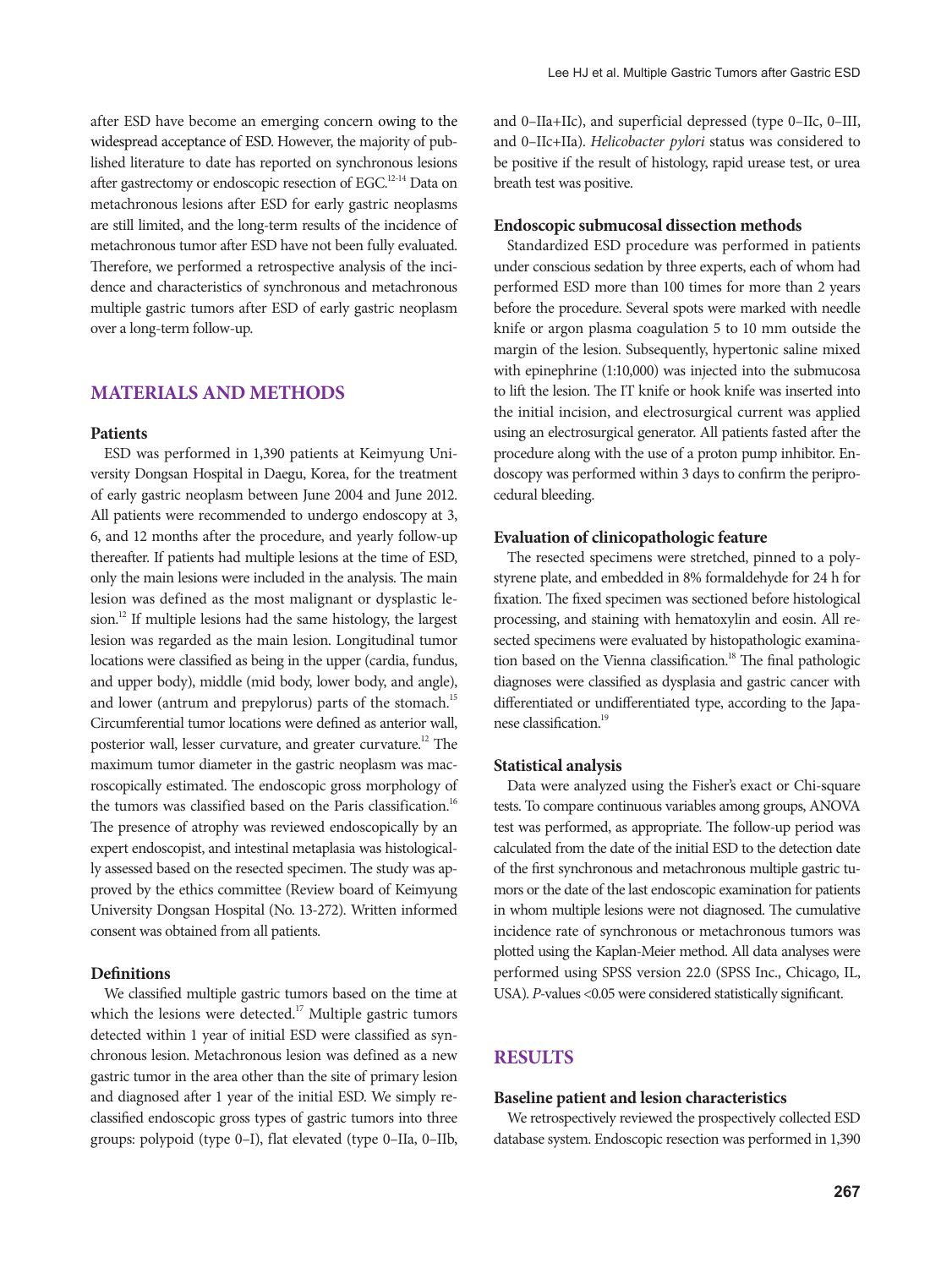patients, and we excluded 362 patients whose histopathologic result was piecemeal, margin positive, or undetermined. We excluded 125 patients who underwent subsequent surgical resection owing to non-curative resection, 234 patients who



Fig. 1. Flow chart of included patients. ESD, endoscopic submucosal dissec- multiple gastric tumors. tion. <sup>a)</sup>Piecemeal, margin-positive, or undetermined.

were lost to follow-up within 1 year, and 11 patients who underwent prior gastrectomy before ESD. Fifteen patients who had carcinoid tumor after ESD also dropped out of the study. Finally, 643 patients (499 with a solitary lesion and 144 with two or more synchronous or metachronous lesions; 355 EGC and 288 adenomas) who underwent ESD for early gastric neoplasm met the inclusion criteria for this study (Fig. 1).

## **Incidences and characteristics of synchronous and metachronous lesion**

Consecutive 643 patients were included in this study. The mean period of endoscopy follow-up was 45.27±27.59 (range, 12–148) months. Overall, 144 patients (22.4%) showed multiple gastric tumors during the follow-up period. Among them, 44 (6.8%) synchronous lesions were detected within 1 year of the initial ESD. Thirteen synchronous lesions were already found at the time of endoscopic resection, and 31 were detected within 1 year of endoscopic resection. Of these patients, 22 subsequently developed metachronous tumors during the follow-up period, and they were classified as the metachronous lesion subgroup in our study. Finally, metachronous lesions had developed in 100 (15.5%) patients. Of 144 multiple gastric tumors, 43 (29.9%) were differentiated type-cancers, 8 (5.6%) were undifferentiated-type cancers, and 93 (64.6%) were adenomas. Of these patients, nine subsequently developed third



**Fig. 2.** Cumulative incidence curve of synchronous and metachronous gastric tumor after endoscopic submucosal dissection of early gastric neoplasm.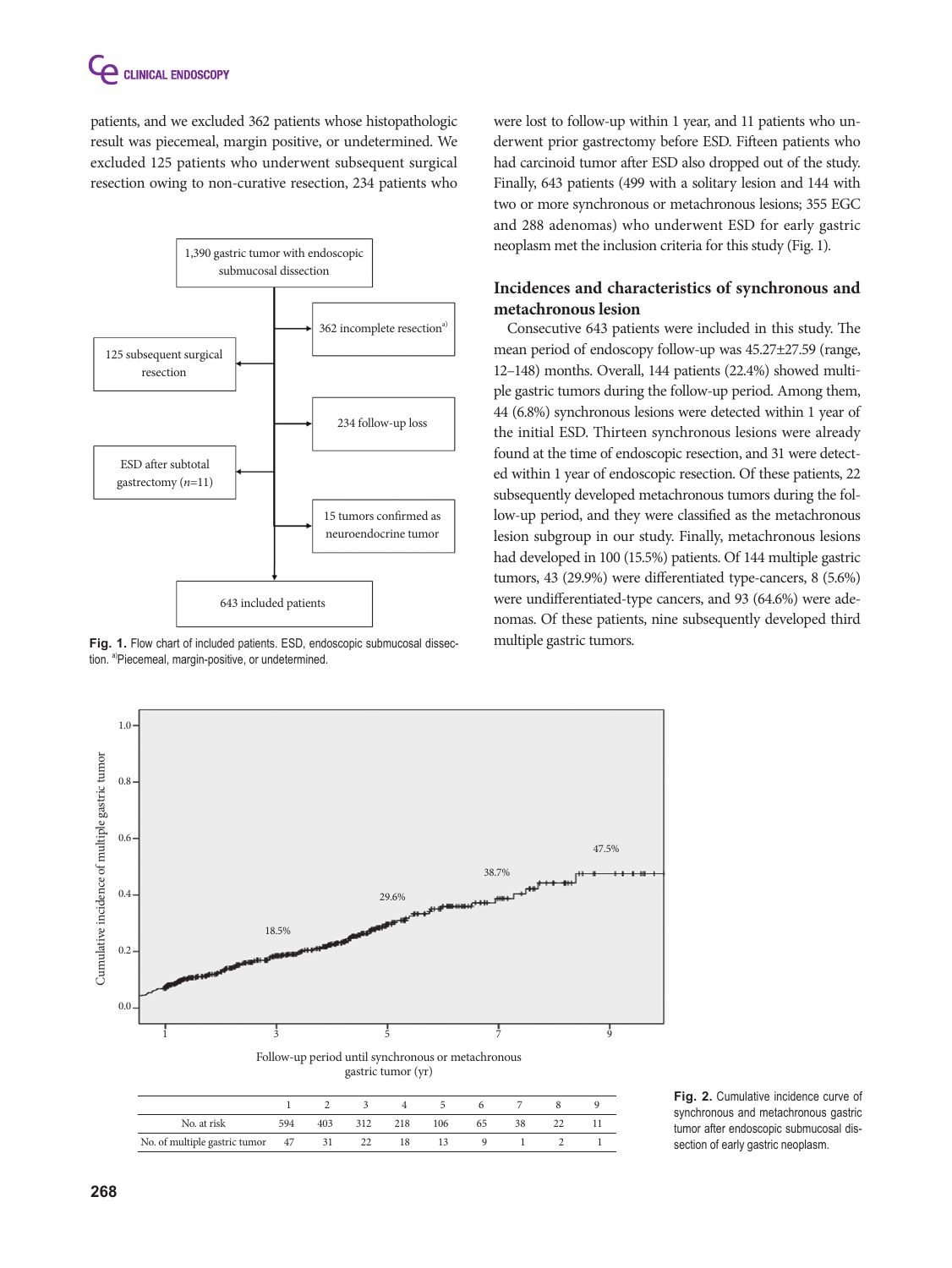### **Cumulative incidences of synchronous and metachronous lesion**

The cumulative incidence curve of multiple synchronous and metachronous tumors showed a linear increase. The cumulative incidence rates at 3, 5, 7, and 9 years were 18.5%, 29.6%, 38.7%, and 47.5%, respectively (Fig. 2).

Fig. 3 shows the Kaplan-Meier plots for multiple gastric tu-

mors based on the histologic differences of the primary lesion. The cumulative incidence showed no significant difference between the dysplasia and cancer groups ( $p=0.525$ ). The cumulative incidence curve of synchronous and metachronous tumors between patients older than 60 years and those younger than 60 years is plotted in Fig. 4 (*p*=0.072).

The mean time interval from the initial ESD procedure to

Table 1. Characteristics of Patients with Gastric Mucosal Neoplasm and Their Initial Lesions

| Factors $(n)$                   | Solitary<br>$(n=499)$ | Synchronous <sup>a)</sup><br>$(n=44)$ | <b>Metachronous</b><br>$(n=100)$ | $p$ -value |
|---------------------------------|-----------------------|---------------------------------------|----------------------------------|------------|
| Age at diagnosis, mean±SD       | $65.3 \pm 9.1$        | $69.6 \pm 8.6$                        | $66.0 \pm 8.5$                   | 0.009      |
| Sex (M:F)                       | 1:0.5                 | 1:0.2                                 | 1:0.5                            | 0.108      |
| Location (long axis)            |                       |                                       |                                  | 0.676      |
| Upper                           | 28 (5.6%)             | $3(6.8\%)$                            | $5(5.6\%)$                       |            |
| Middle                          | 154 (30.9%)           | 18 (40.9%)                            | 33 (33.0%)                       |            |
| Lower                           | 317 (63.5%)           | 23 (52.3%)                            | 62 (62.0%)                       |            |
| Location (short axis)           |                       |                                       |                                  | 0.660      |
| Anterior wall                   | 116 (23.2%)           | $7(15.9\%)$                           | 21 (21.0%)                       |            |
| Lesser curvature                | 188 (37.7%)           | 15 (34.1%)                            | 34 (34.0%)                       |            |
| Posterior wall                  | 106 (21.2%)           | 12 (27.3%)                            | 21 (21.0%)                       |            |
| Greater curvature               | 89 (17.8%)            | 10 (22.7%)                            | 24 (24.0%)                       |            |
| Tumor size (mm, mean±SD)        | $14.8 \pm 11.1$       | $16.9 \pm 12.2$                       | $14.8 \pm 11.8$                  | 0.250      |
| Tumor size $\geq$ 20 mm         | 125 (25.1%)           | 11 (25.0%)                            | 23 (23.0%)                       | 0.891      |
| Gross type                      |                       |                                       |                                  | 0.105      |
| Polypoid                        | $34(6.8\%)$           | $4(9.1\%)$                            | $2(2.0\%)$                       |            |
| Flat elevated                   | 360 (72.1%)           | 36 (81.8%)                            | 79 (79.0%)                       |            |
| Depressed or ulcer              | $105(21.0\%)$         | $4(9.1\%)$                            | 19 (19.0%)                       |            |
| Histology                       |                       |                                       |                                  | 0.557      |
| Differentiated cancer           | 267 (50.5%)           | 28 (60.9%)                            | 36 (45.0%)                       |            |
| Undifferentiated cancer         | 26 (4.9%)             | $2(4.3\%)$                            | $4(5.0\%)$                       |            |
| Dysplasia                       | 236 (44.6%)           | 16 (34.8%)                            | 40 (50.0%)                       |            |
| Multiple lesions at initial ESD | 97 (19.4%)            | 13 (29.5%)                            | 21 (21.0%)                       | 0.276      |
| Depth of invasion               |                       |                                       |                                  | 0.348      |
| Mucosa                          | 468 (93.8%)           | 39 (88.6%)                            | 95 (95.0%)                       |            |
| Submucosa                       | $31(6.2\%)$           | $5(11.4\%)$                           | $5(5.0\%)$                       |            |
| Comorbidities                   |                       |                                       |                                  |            |
| Hypertension                    | 183 (36.7%)           | 19 (43.2%)                            | 29 (29.0%)                       | 0.203      |
| Diabetes mellitus               | 83 (16.6%)            | $5(11.4\%)$                           | 15 (15.0%)                       | 0.620      |
| Cardiovascular disease          | 27 (5.4%)             | $4(9.1\%)$                            | 10 (10.0%)                       | 0.181      |
| Cerebrovascular disease         | 25 (5.0%)             | $3(6.8\%)$                            | $2(2.0\%)$                       | 0.361      |
| Liver cirrhosis                 | $7(1.4\%)$            | $1(2.3\%)$                            | $1(1.4\%)$                       | 0.668      |
| Chronic kidney disease          | $10(2.0\%)$           | $\boldsymbol{0}$                      | $1(1.0\%)$                       | 0.864      |

SD, standard deviation; ESD, endoscopic submucosal dissection.

<sup>a)</sup>Twenty two patients had both synchronous and metachronous lesions. In this analysis, they are grouped with the metachronous lesion subgroup.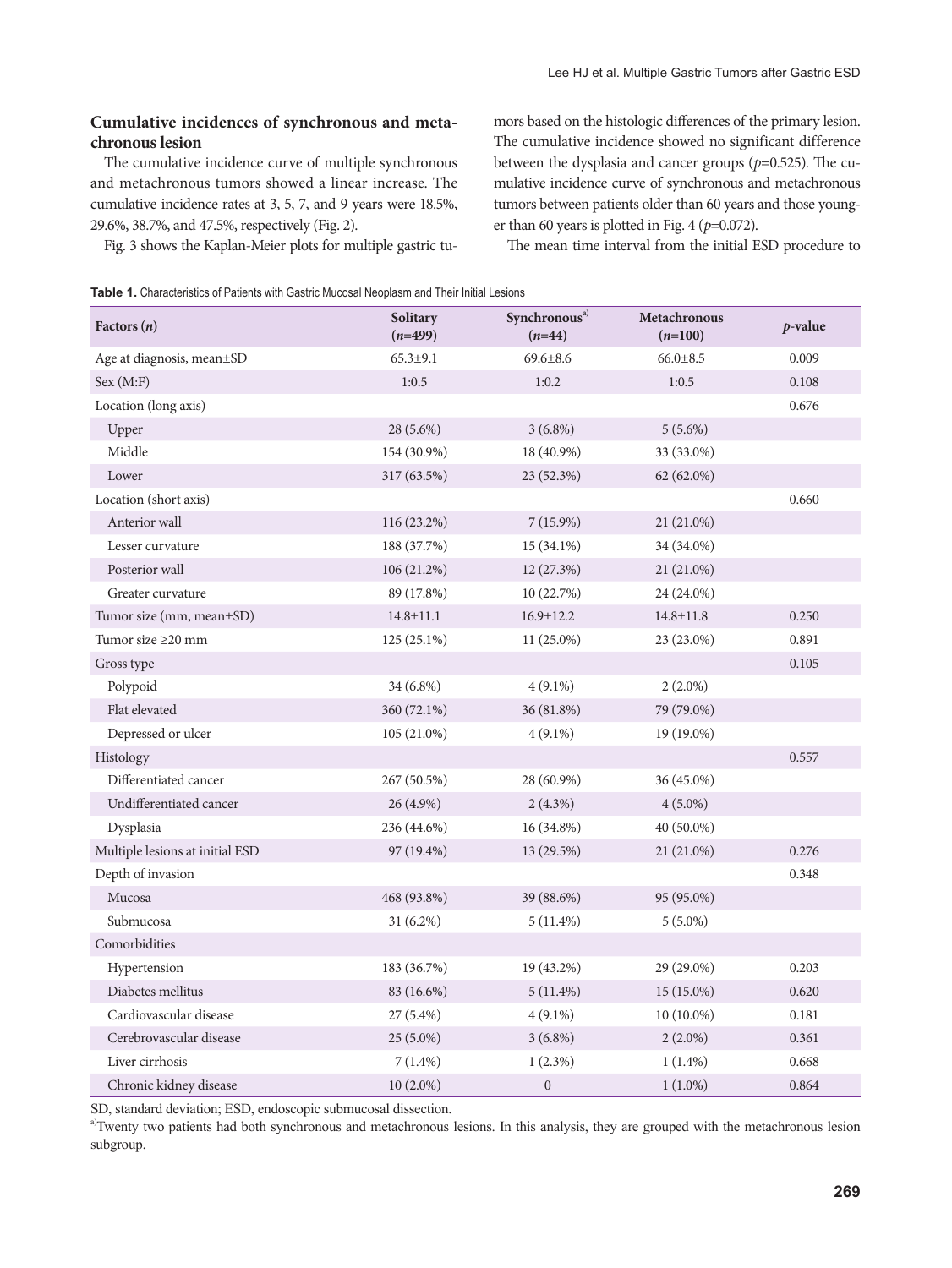



**Fig. 3.** Kaplan-Meier analysis of the incidence rate of multiple gastric tumors in patients according to histologic differentiation of the primary lesion  $(p=0.525)$ .



**Fig. 4.** Kaplan-Meier analysis of the incidence rate of multiple gastric tumors in patients by age at diagnosis  $(p=0.072)$ .

the diagnosis of secondary multiple neoplasms was approximately 5.1 (range, 1–10.3) months and 38.2 (range, 12–124.6) months in synchronous and metachronous tumors, respectively.

## **Comparison of clinicopathologic characteristics of the patients and initial lesions between solitary and multiple lesion groups**

Table 1 shows the patient and lesion characteristics with early gastric neoplasm and their initial lesions. The male-tofemale patient ratio was approximately 2:1 (428 men and 215 women). The mean age at diagnosis of the synchronous lesion was the highest among the three groups, and it decreased stepwise in the order of metachronous and solitary groups (69.6±8.6, 66.0±8.5 and 65.3±9.1 years, respectively, *p*=0.009). The mean lesion size of the synchronous group was 16.9±12.2 mm and larger than the lesion size in other groups; however, the difference in lesion size among the groups was not statistically significant. The characteristics of the initially resected lesions, including location, number, gross type, histological type, and invasion depth had no significant association with the development of secondary multiple tumors. In addition, no significant differences were found in patient comorbidities among the three groups.

### **Clinicopathological similarities of multiple gastric tumors**

The clinicopathologic features of the 144 lesions with synchronous or metachronous gastric tumor are shown in Table 2. More than 50% of the multiple tumors were revealed to have the same gross type as the primary lesion had and to be located in the same longitudinal location of the stomach (67.4% and 54.2%, respectively). Irrespective of the macroscopic type of the primary tumor, the most common type of multiple gastric tumors is the flat elevated type (72.9%). More than 50% of multiple gastric tumors were discovered to be of the same histologic type as the primary tumor (54.2%).

## **Discussion**

ESD is accepted as a standard treatment for early gastric neoplasm; but the incidence of metachronous tumor after ESD was higher than that after gastrectomy, because ESD preserves most of the stomach.<sup>20,21</sup> The incidence of metachronous cancer after endoscopic resection has been reported to range from 5.1% to  $14\%$ .<sup>6,22-24</sup> In this study, patients with metachronous gastric tumor accounted for 15.5% of the total patients, which was similar to previous reports, but was relatively high. The cumulative incidence of multiple gastric tumors increased constantly after ESD in our study. This result can be extrapolated by the large proportion of patients with dysplasia (44.8%) in our study. We speculated that gastric dysplasia should be included because it is considered to be a direct precursor of gastric adenocarcinoma, and a recently reported guideline has also recommended complete removal of gastric dysplasia when it is safe to do so. $^{25}$  This difference may be caused by the strict inclusion criteria in the present study. We included subjects histologically confirmed to have undergone complete curative resection and excluded those who had undergone subsequent surgical resection. As a result, very small proportion of patients with undifferentiated or submucosal invasive cancer was included in our study (Table 1). We attempted to distinguish synchronous or metachronous lesions from local recurrence and increased the reliability of our results.

Among the 643 patients analyzed in this study, the rate of synchronous multiple lesions was 6.8% (44/643), which was slightly lower than that reported in other studies (9%–  $14\%$ ).<sup>12,26-28</sup> This may be related to 22 patients who had both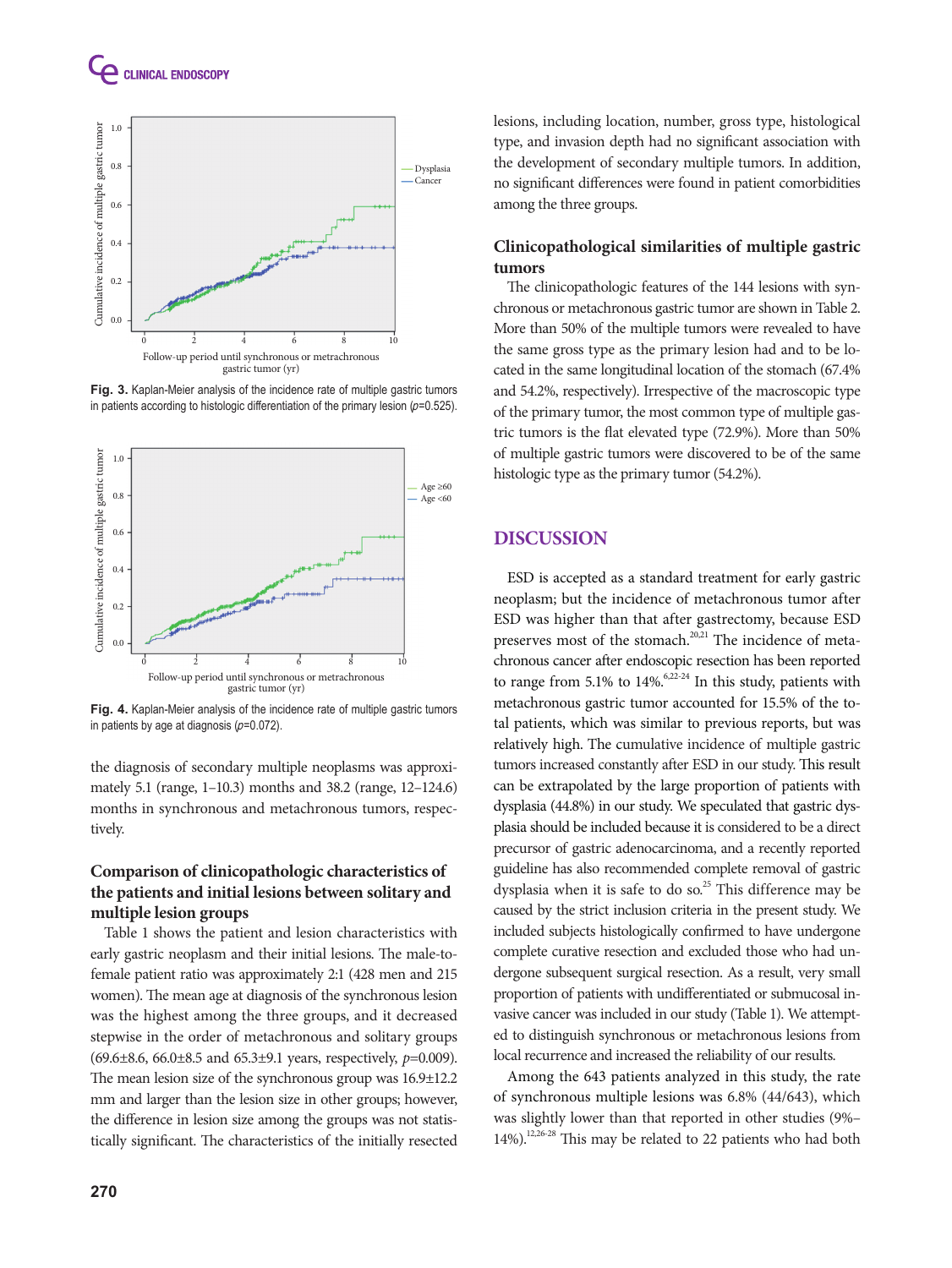**Table 2.** Clinicopathological Similarities of Multiple Gastric Tumors

| Primary $\rightarrow$ secondary                              | Synchronous<br>(44 lesions) | <b>Metachronous</b><br>$(100$ lesions) | <b>Total</b><br>(144 lesions) |
|--------------------------------------------------------------|-----------------------------|----------------------------------------|-------------------------------|
| Gross type                                                   |                             |                                        |                               |
| Polypoid $\rightarrow$ polypoid/flat elevated/depressed      | 0/2/2                       | 0/2/0                                  | 0/4/2                         |
| Flat elevated $\rightarrow$ polypoid/flat elevated/depressed | 4/28/4                      | 7/60/12                                | 11/88/16                      |
| Depressed $\rightarrow$ polypoid/flat elevated/depressed     | 0/4/0                       | 1/9/9                                  | 1/13/9                        |
| Same gross type                                              | 28 (63.6%)                  | 69 (69.0%)                             | 97 (67.4%)                    |
| Location (long axis)                                         |                             |                                        |                               |
| Upper $\rightarrow$ upper/mid/lower                          | 1/1/1                       | 1/3/1                                  | 2/4/2                         |
| $Mid \rightarrow upper/mid/lower$                            | 4/8/6                       | 3/15/15                                | 7/23/21                       |
| Lower $\rightarrow$ upper/mid/lower                          | 2/8/13                      | 3/19/40                                | 5/27/53                       |
| Same location                                                | 22 (50.0%)                  | 56(56.0)                               | 78 (54.2%)                    |
| Location (short axis)                                        |                             |                                        |                               |
| $AW \rightarrow AW/LC/PW/GC$                                 | 0/1/6/0                     | 5/6/5/5                                | 5/7/11/5                      |
| $LC \rightarrow AW/LC/PW/GC$                                 | 5/6/1/3                     | 8/12/10/4                              | 13/18/11/7                    |
| $PW \rightarrow AW/LC/PW/GC$                                 | 2/5/4/1                     | 3/8/5/5                                | 5/13/9/6                      |
| $GC \rightarrow AW/LC/PW/GC$                                 | 5/1/2/2                     | 3/3/7/11                               | 8/4/9/13                      |
| Same location                                                | 12 (27.3%)                  | 33 (33.0%)                             | 45 (31.3%)                    |
| Histologic type                                              |                             |                                        |                               |
| Cancer $\rightarrow$ cancer/dysplasia                        | 10/18                       | 23/30                                  | 33/48                         |
| Dysplasia → cancer/dysplasia                                 | 4/12                        | 14/33                                  | 18/45                         |
| Same histologic type                                         | 22 (50.0%)                  | 56 (56.0%)                             | 78 (54.2%)                    |

AW, anterior wall; LC, lesser curvature; PW, posterior wall; GC, greater curvature.

synchronous and metachronous lesions that were grouped with the metachronous lesion subgroup in our study. As a result, the real incidence of synchronous lesions after ESD may be higher than the 6.8% calculated in the present study. Therefore, it would be more accurate to state that the lowest incidence of synchronous neoplasm is 7.0%.

The cumulative incidence rate steadily increased during the follow-up period. At 5 years after ESD, multiple gastric tumors developed in approximately 30% of ESD cases in early gastric neoplasm. These findings imply that synchronous and metachronous lesions are not rare, because the recent progress in endoscopic examination has resulted in increased detection of multiple gastric tumors. In clinical practice, the follow-up frequency of each patient varies widely, because frequent endoscopic follow-up limits the quality of life of the patients and increases the overall medical cost.<sup>6</sup> The appropriate time limit for surveillance of multiple gastric tumors is unclear, because only few studies on metachronous tumors were assessed more than 10 years after endoscopic resection. $6,29$  Scheduled endoscopic surveillance is necessary and might help detect multiple gastric tumors, but no standardized consensus for endoscopic

surveillance period and interval for secondary gastric tumors after ESD exists.<sup>30,31</sup> Therefore, identification of high-risk patients is important for determining a schedule of endoscopic surveillance after ESD. Previous studies suggested that old age is a significant risk factor for multiple gastric neoplasms.<sup>22,32</sup> Similarly, the cumulative incidence was higher in elderly patients aged more than 60 years in the present study  $(p=0.072)$ . The reason for old age being associated with metachronous tumor is unclear; it may be attributed to the multistep model of gastric carcinogenesis. Cahill et al. suggested a trend toward increased cell replication from normal mucosa to atrophic gastritis, to intestinal metaplasia to carcinoma.<sup>33</sup> In older individuals, the gastric glands are generally atrophic with the increase of intestinal metaplasia. Thus, the majority of gastric cancers that develop in elderly patients are a background of intestinal metaplasia, and these cancers are frequently associated with subsequent multiple gastric lesions.<sup>34</sup>

*H. pylori* infection has been regarded as one of the important causes of gastric cancer.<sup>35</sup> In this study, data for *H*. *pylori* infection status was missing in 210 patients and 433 patients with any of the *H. pylori* tests results were included.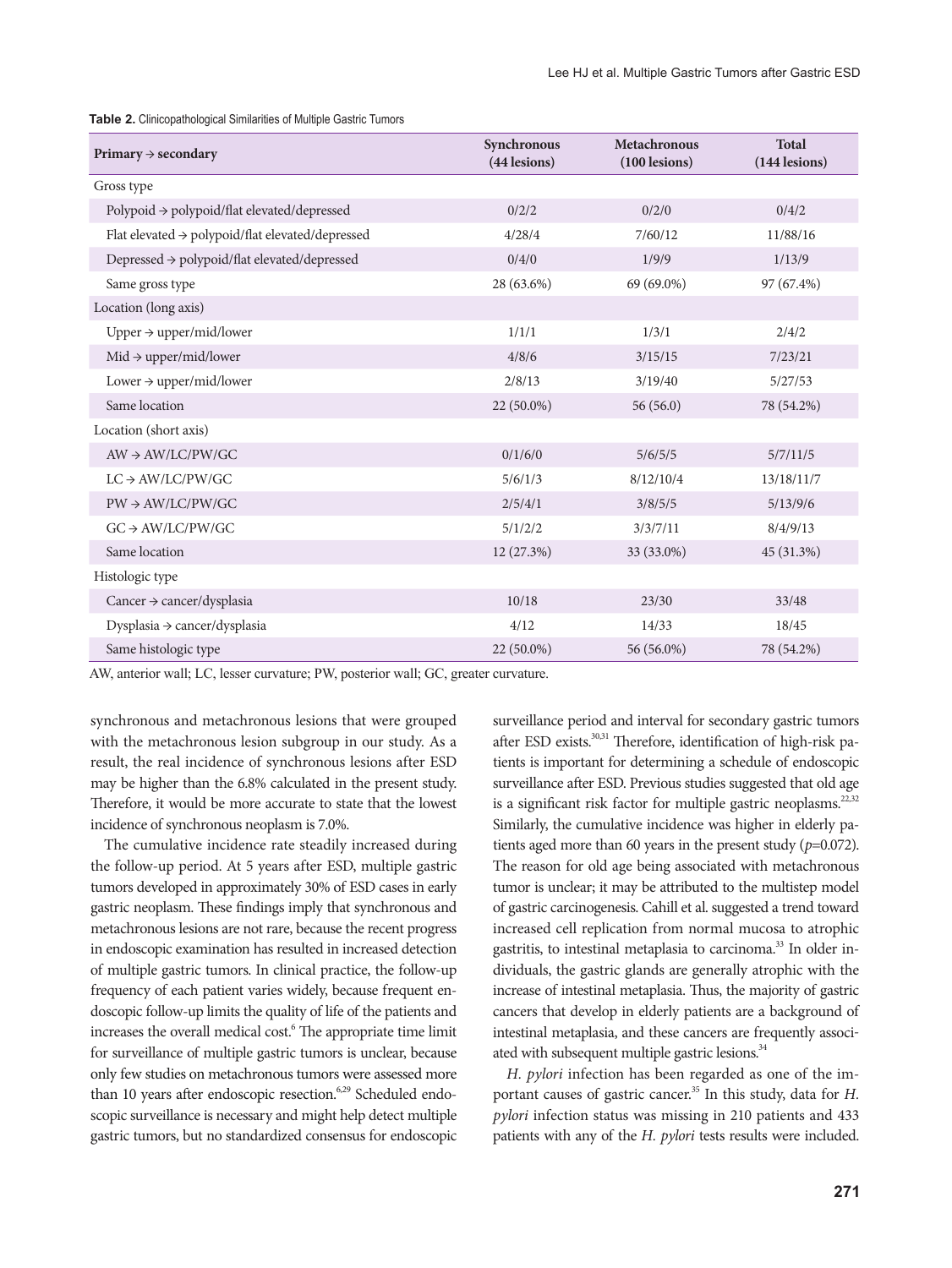

*H. pylori* infection was identified in 189 (56.6%), 16 (53.3%) and 41 (59.4%) patients in the solitary, synchronous and metachronous groups, respectively. Among 246 patients with *H. pylori*-positive results, 138 patients (56.1%) underwent eradication therapy. The metachronous gastric neoplasms occurred more frequently in *H. pylori*-infected patients, which is similar to other reports, $36,37$  however no significant difference (*p*=0.750) was found between the groups. The period of *H. pylori* infection is possibly presumed to be closely related with the occurrence of atrophic gastritis, intestinal metaplasia, and subsequent gastric neoplasms. Considering the multistep processes that started from chronic inflammation of the gastric mucosa, which slowly progresses to atrophic gastritis, intestinal metaplasia, and dysplasia to gastric adenocarcinomas,38 *H. pylori* uninfected status may inhibit the growth rate of metachronous gastric neoplasms.<sup>35</sup> A recently reported prospective, randomized study also suggested that *H. pylori* eradication might delay the growth of metachronous cancer.<sup>39</sup> Although several studies have reported that *H. pylori* eradication can reduce the multifocal development of metachronous lesions, the effect of eradication after endoscopic resection for gastric neoplasms remains debatable.<sup>37,39-41</sup> In our study, *H*. *pylori* infection status were small in number and few patients underwent urea breath test or histologic evaluation to confirm successful eradication; thus, we cannot analyze the effect of eradication of *H. pylori* on the development of secondary multiple neoplasms after ESD. Larger studies are required to clarify this issue.

More than 50% of the neoplasms in the 144 patients with multiple gastric lesions during the follow-up period developed at the same longitudinal location of the stomach, and showed the same gross type and histopathological type as that shown by the primary lesions (54.2%, 67.4%, and 54.2%, respectively). A few studies have suggested that the histologic type of tumor and tumor number are important risk factors for multiple gastric neoplasms.<sup>12,36</sup> In our study, these factors had no significant relationship with metachronous occurrence, and the cumulative incidence of multiple gastric tumors based on primary histologic difference did not show a significant difference (Fig. 3). In addition, there was no significant difference in the incidence of synchronous gastric cancer and dysplasia according to the histologic type of the primary tumor (2.8%, 5.1% in primary cancer group vs. 1.4%, 4.2% in primary dysplasia group, *p*=0.356), and metachronous gastric cancer and dysplasia (6.5%, 8.5% in primary cancer group vs. 4.9%, 11.5% in primary dysplasia group,  $p=0.372$ ). Most multiple secondary tumors were detected as superficial lesions that imply that these lesions can be removed by subsequent ESD without surgical resection (*n*=108, 75%). Therefore, the endoscopist should keep these characteristics in mind, and conduct care-

ful follow-ups to facilitate early detection of multiple gastric lesions regardless of the primary histology of the lesions.

Our study had several limitations. First, potential information biases might have occurred owing to the retrospective design of this study. Second, we did not evaluate the severity and extension of intestinal metaplasia and atrophic gastritis, because the grading system of atrophic gastritis and intestinal metaplasia is not well defined owing to their lack of standardization. Third, the data regarding *H. pylori* infection status were small in number, and the duration of *H. pylor*i infection was uncertain.

In conclusion, as synchronous and/or metachronous gastric tumors are common after ESD of early gastric neoplasm, substantial attention should be paid to detect multiple gastric tumors. The early detection and treatment of multiple gastric tumors after ESD require strict long-term post-procedural surveillance, particularly in elderly patients. Prospective studies on risk factors for multiple gastric tumors and adequate surveillance schedule after ESD of gastric tumors are warranted.

#### Conflicts of Interest

The authors have no financial conflicts of interest.

#### **REFERENCES**

- 1. Kajitani T. The general rules for the gastric cancer study in surgery and pathology. Part I. Clinical classification. Jpn J Surg 1981;11:127-139.
- 2. Sano T, Kobori O, Muto T. Lymph node metastasis from early gastric cancer: endoscopic resection of tumour. Br J Surg 1992;79:241-244.
- 3. Lauwers GY, Riddell RH. Gastric epithelial dysplasia. Gut 1999;45:784- 790.
- 4. de Vries AC, Haringsma J, Kuipers EJ. The detection, surveillance and treatment of premalignant gastric lesions related to Helicobacter pylori infection. Helicobacter 2007;12:1-15.
- 5. Chung IK, Lee JH, Lee SH, et al. Therapeutic outcomes in 1000 cases of endoscopic submucosal dissection for early gastric neoplasms: Korean ESD study group multicenter study. Gastrointest Endosc 2009;69:1228- 1235.
- 6. Nakajima T, Oda I, Gotoda T, et al. Metachronous gastric cancers after endoscopic resection: how effective is annual endoscopic surveillance? Gastric Cancer 2006;9:93-98.
- 7. Ahn JY, Jung HY. Long-term outcome of extended endoscopic submucosal dissection for early gastric cancer with differentiated histology. Clin Endosc 2013;46:463-466.
- 8. Choi CW, Kang DH, Kim HW, Park SB, Kim S, Cho M. Endoscopic submucosal dissection as a treatment for gastric adenomatous polyps: predictive factors for early gastric cancer. Scand J Gastroenterol 2012;47:1218-1225.
- 9. Gotoda T. A large endoscopic resection by endoscopic submucosal dissection procedure for early gastric cancer. Clin Gastroenterol Hepatol 2005;3(7 Suppl 1):S71-S73.
- 10. Kim YY, Jeon SW, Kim J, et al. Endoscopic submucosal dissection for early gastric cancer with undifferentiated histology: could we extend the criteria beyond? Surg Endosc 2013;27:4656-4662.
- 11. Isomoto H, Shikuwa S, Yamaguchi N, et al. Endoscopic submucosal dissection for early gastric cancer: a large-scale feasibility study. Gut 2009;58:331-336.